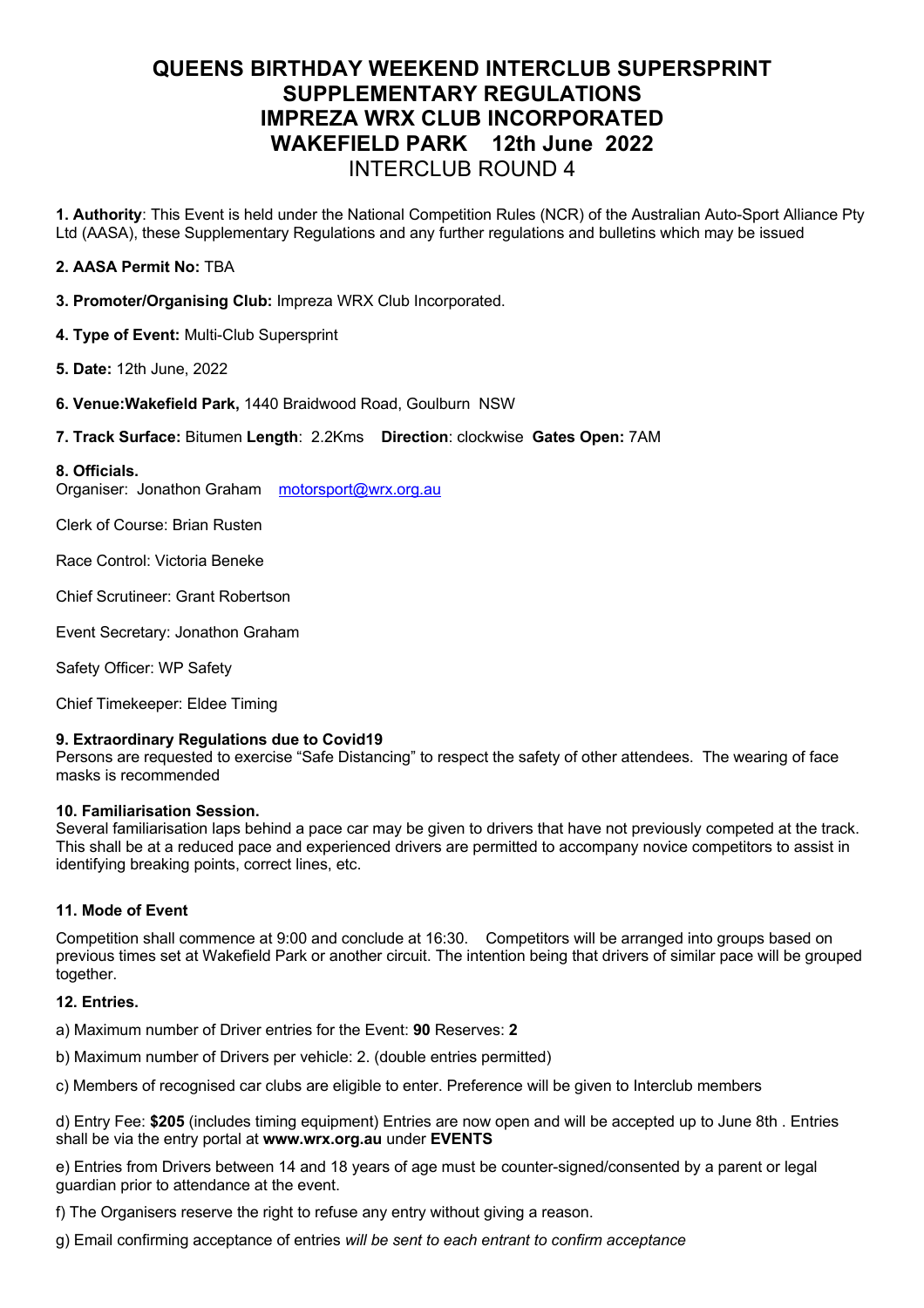h) If a competitor advises the Event Secretary that he/she is unable to attend the event, the following procedure regarding a refund applies. Full refund before June 8th.

i) Any vehicle presented for scrutineering will for the purpose of the entry be deemed to have competed.

j) If a driver takes actions contrary to: these Supp Regs; Driver Briefing instructions; or instructions given by an official of the event and such actions result in costs being imposed on the organiser by the circuit management, contracted service providers or other valid entity those expenses shall be borne by the driver.

k) In the event of an oil down or circuit recovery after which the organisers are charged additional fees for clean-up the competitor causing such incident may be held liable for those additional fees.

## **13. Minimum Licenses:**

The event is open to all persons holding the appropriate competition AASA Club Racing License or higher or equivalent license which must be presented at documentation / Check in on the day A current *club membership card is* mandatory and should be produced on the day of the Event.

# **14. Drivers Safety.**

Drivers must wear:

(a) A helmet that complies with AS1698 as described in the AASA NCRs. Helmets must be in good condition and must not have any perforations to the outer surface.

(b) Non-flammable clothing extending from neck to wrist to ankles, (apparel of nylon or similar material is forbidden). The onus will be on the competitor to prove that older overalls/suits are not impregnated with oil or fuel.

(c) Shoes, which completely cover the feet, made entirely of leather or other flame-resistant materials and may have moulded soles. Shoes that contain any synthetic materials such as nylon are forbidden.

## **15. Scrutineering Requirements**.

(a) All vehicles are to be presented at scrutineering and must comply with the General Requirements for Automobiles as described in AASA NCR including

- A fire extinguisher to AS 1841.5 requirements and securely fitted within reach of the driver.
- A blue triangle, 150mm on each side mounted to indicate the battery location.
- A secondary method of securing the bonnet. (Unregistered cars only)
- All forward facing glass lenses to be completely covered by a protective film.
- Externally mounted cameras primarily secured by suction cap/s shall not be permitted.
- All loose objects are to be removed from the car.
- The battery is to be firmly clamped.
- Internally mounted cameras secured by suction cup must be secured by a secondary tether
- Seatbelts must be fitted to the vehicle and must comply with current Australian Standards and AASA NCRs.
- (b) Competition numbers are to be positioned on both sides of the vehicle

(c) Drivers and vehicles must be presented in a clean and tidy manner, completely ready for the track including the driver's apparel and helmet. Any major component changes to the vehicle after scrutineering must be approved by the Chief Scrutineer before the vehicle is taken onto the track.

(d) Any vehicle found to be leaking oil or fluids whilst competing will be suspended from the event until the Chief Scrutineer / Clerk of Course is satisfied that action has been taken to rectify the leak. Should there be a re-occurrence of the leak then the vehicle will be excluded from the remainder of the event.

(e) All vehicles must be fitted with towing hooks or a similar device both front & rear to allow for the speedy removal of a vehicle from a "sand trap" or removal from the circuit in the case of a mechanical failure.

(f) Fuel must be a commercially available pump fuel.

(g) A sticker will be issued confirming that the vehicle has passed scrutineering prior to it being able to compete.

**16. Replacement Vehicles.** At the sole discretion of the Clerk of the Course, a Driver whose vehicle has broken down may use a replacement vehicle. The replacement vehicle must have been scrutineered.

# **17. Noise.**

Maximum Noise Limit: 95 dba at 30 metres.

Any car found to exceed the maximum noise emission limit will be suspended from the event until the Chief Scrutineer / Clerk of Course is satisfied that action has been taken to bring it within the limit. Any vehicle that exceeds the limit on